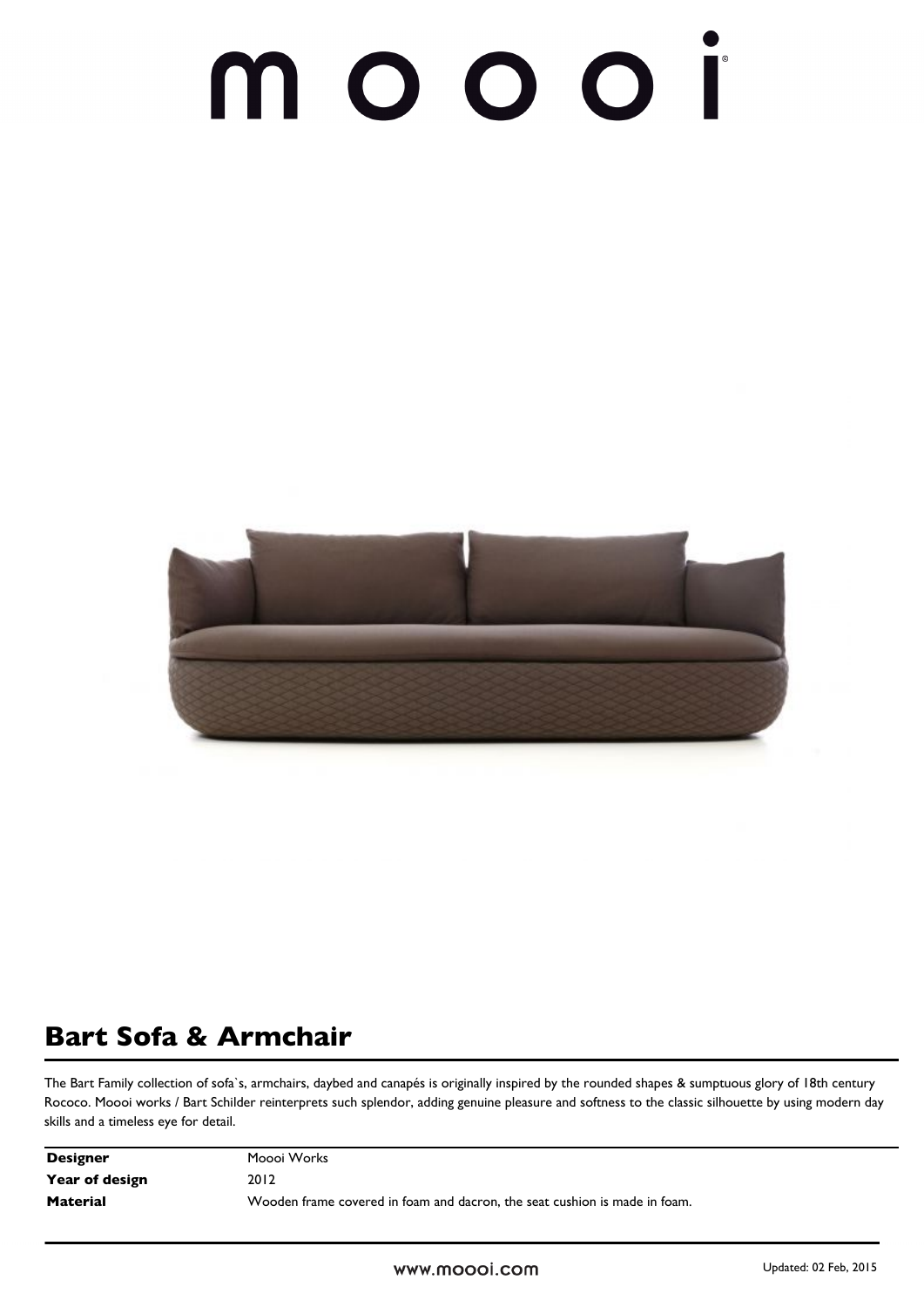## 001 1 O

### **detailing**

Bart sofa is produced with removable covers for the seat cushion and all pillows (please check per category).

There are 3 compositions available; SOFA (low seat), CANAPE (active seat) and DAYBED.

The Daybed comes with a set of pillows in matching upholstery.

### **technical**

The Bart sofa is constructed from a wood frame covered in foam and dacron, the seat cushion is made in foam and removable.

Bart sofa is produced with removable covers for the seat cushion and all pillows (please check per category).



1. Multiple density fire retardant foam composition + dacron on wood frame

- 2. Elastic straps fixed on the wood base
- 3. Plastic glider feet
- 4. Solid wood legs (for Canape)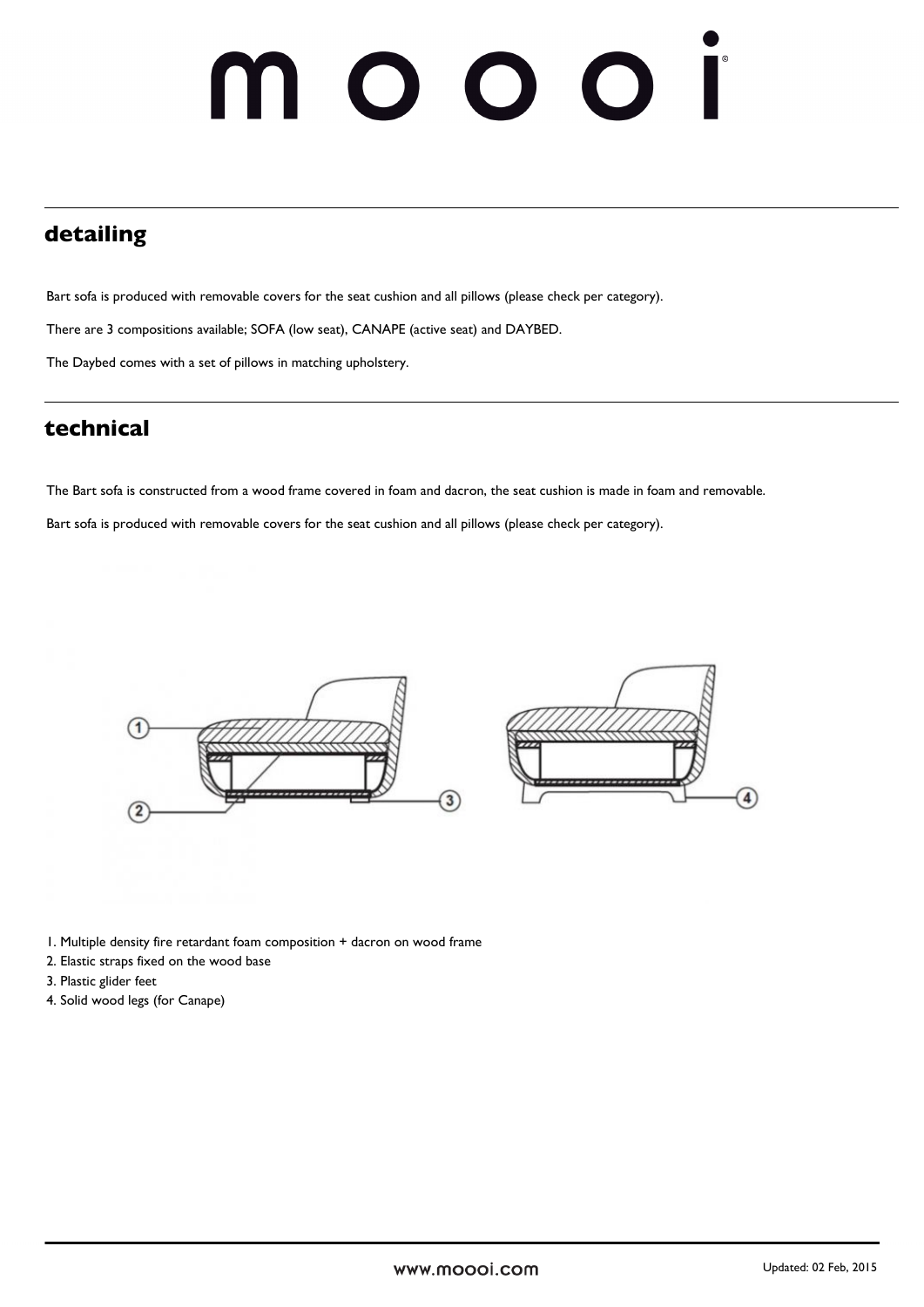## noooi

### **upholstery categories**

| Macchedil Sottile                    | Twill                        |
|--------------------------------------|------------------------------|
| Macchedil Grezzo                     | Summit Uni                   |
| Macchedil Sottile/Grezzo Composition | Twill/Summit Uni Composition |
| Oray                                 | Velour                       |
| Faux                                 | Arredo Leather               |
| Bouclé                               | Cervino Leather              |

### **Macchedil, Sottile**

#### **composition**

49% vi, 24% pl, 21% li, 6% co

#### **abrasion**

30.000 martindale

#### **lightfastness** 4

#### **firetest**

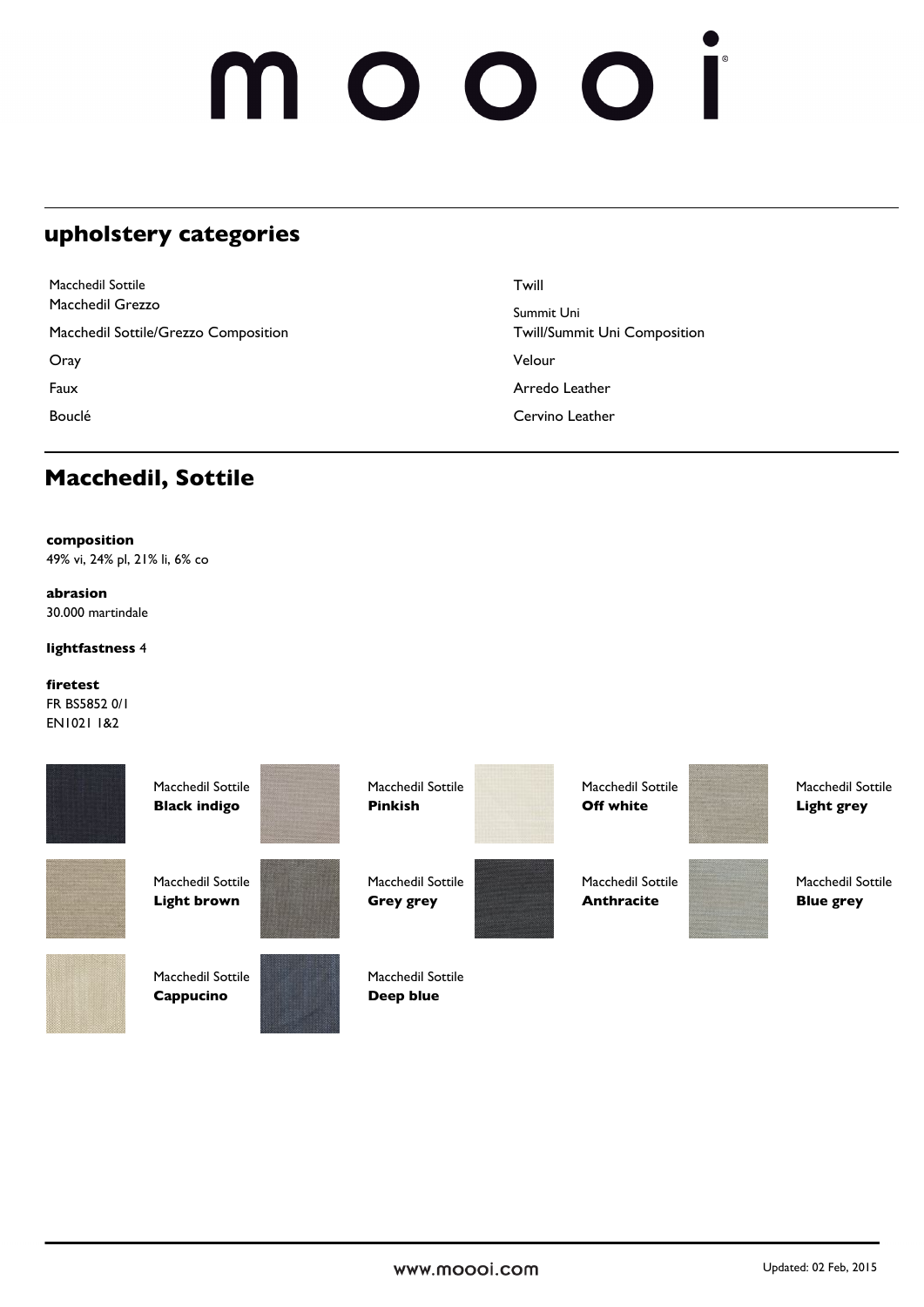## **Macchedil, Grezzo**

#### **composition**

47% co, 20% vi, 18% pi, 8% li, 5% pc, 2% af

### **abrasion**

18.000 martindale

#### **lightfastness** 4

#### **firetest**

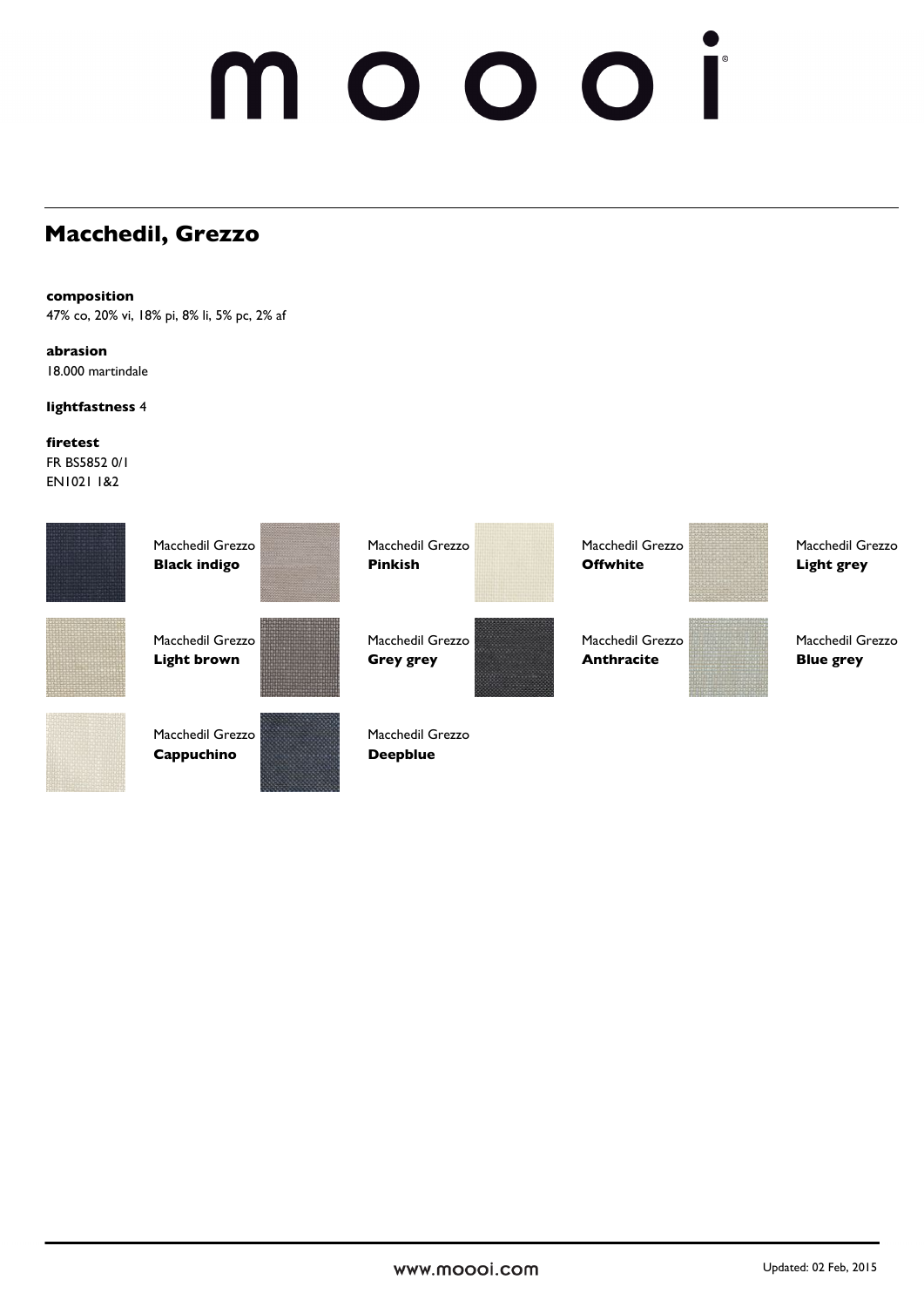# moooi

### **Oray**

**composition** 8% co, 38% vi, 15% pl, 39% li

**abrasion** 25.000 martindale

**lightfastness** 4

**firetest**

| Oray            | Oray             | Oray          | Oray           |
|-----------------|------------------|---------------|----------------|
| Cream           | <b>Sand</b>      | <b>Rock</b>   | <b>Mineral</b> |
| Oray            | Oray             | Oray          | Oray           |
| <b>Gravel</b>   | <b>Dark Gull</b> | Copper        | <b>Rust</b>    |
| Oray            | Oray             | Oray          | Oray           |
| Flamboyant      | Oil              | Aqua          | Peyote         |
| Oray            | Oray             | Oray          | Oray           |
| Ocean           | Metal            | Griffin       | <b>Dusk</b>    |
| Oray            | Oray             | Oray          | Oray           |
| <b>Chestnut</b> | <b>Dark</b>      | <b>Indigo</b> | Ochre          |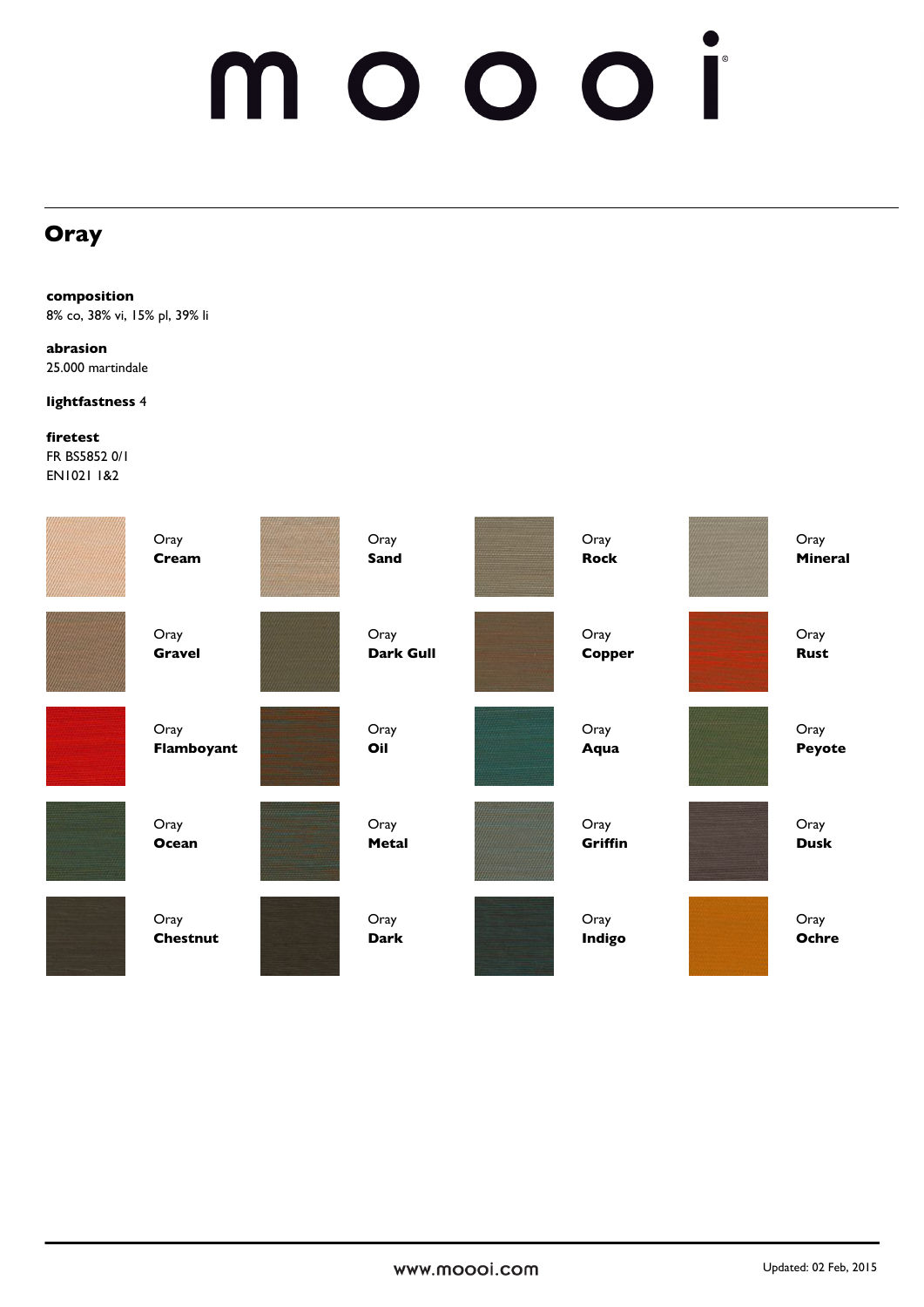### **Faux**

**composition** 100% pl

**abrasion** 50.000 martindale

**lightfastness** 4

**firetest**

FR BS5852 0/1 EN1021 1&2





Faux **Brown**

### **Bouclé**

**composition**

43% co, 28% pan, 14% pa, 12% vi, 3% pl

**abrasion** 20.000> martindale

#### **lightfastness** 4

#### **firetest**

FR BS5852 0/1 EN1021 1&2





Bouclé **Rainbow**



Bouclé **Brown**



Bouclé **Blue**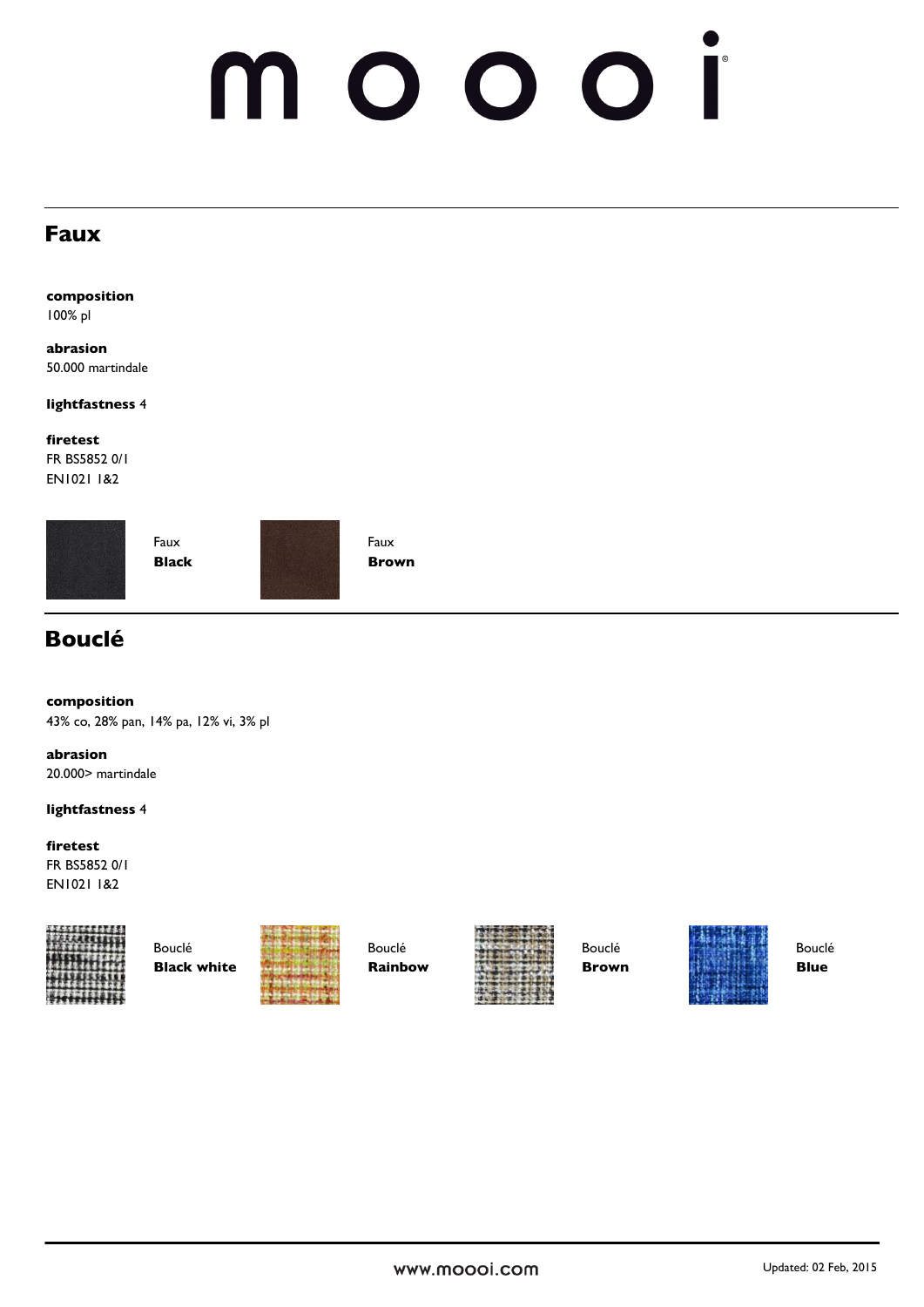### **Twill**

**composition**

72% wo, 8% pa, 20% pl

**abrasion** 75.000 martindale

#### **lightfastness** 5

**firetest**

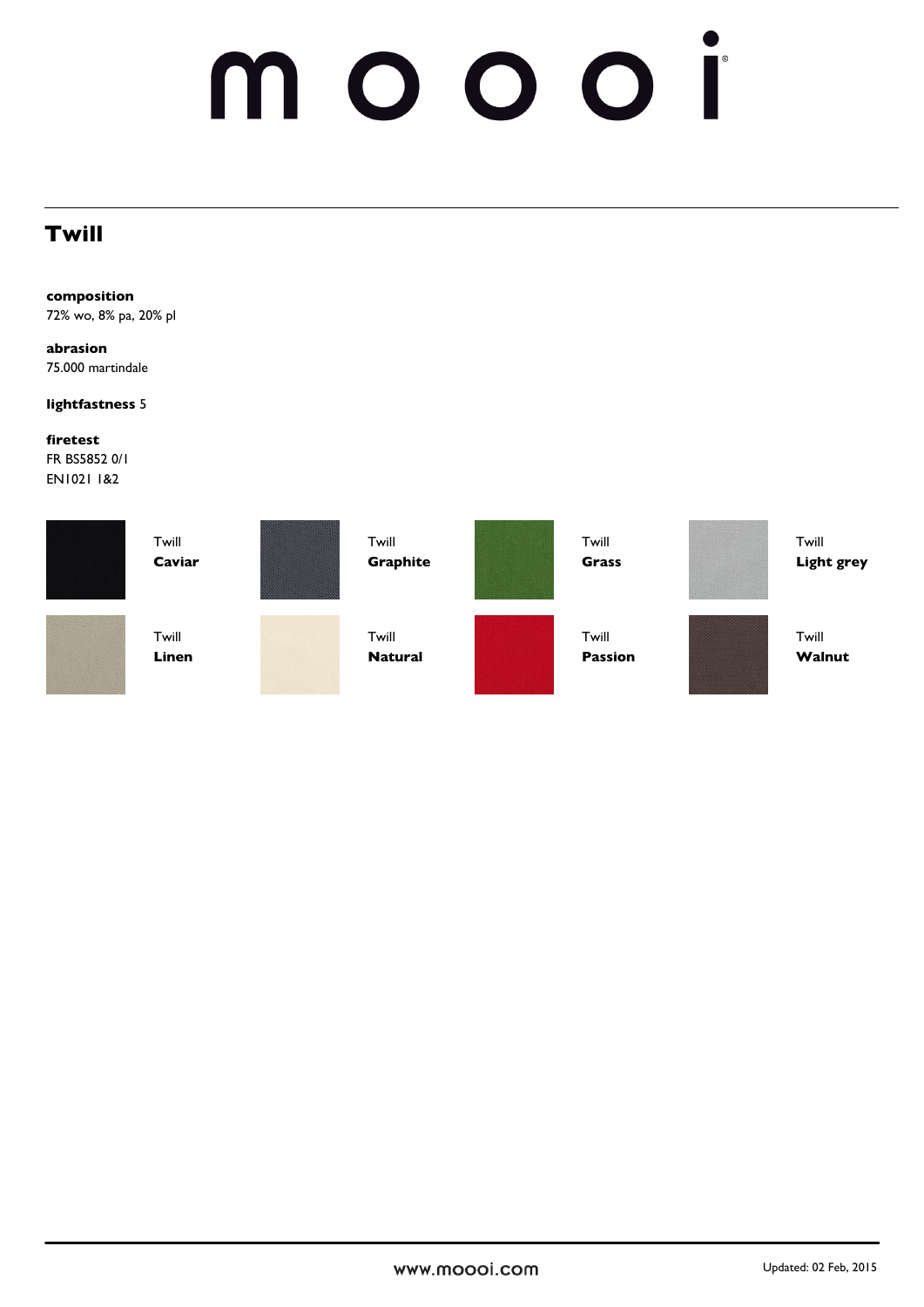### **Summit UNI**

**composition**

22% wo, 2% pa, 14% pl, 62% pl filling

**abrasion** 50.000 martindale

**lightfastness 5**

**firetest** FR BS5852 0/1 EN1021 1&2





Summit UNI **Graphite**



Summit UNI **Grass**



Summit UNI **Grey**

Summit UNI **Linen**

**Caviar**



Summit UNI **Natural**



Summit UNI **Passion**



Summit UNI **Walnut**

## **Velour**

**composition** 77% wo, 8% pa, 15% pl

**abrasion** 100.000 martindale

#### **lightfastness** 7

#### **firetest** FR BS5852 0/1

EN1021 1&2



Velour **Coral**



Velour **Stone**



Velour **Moss**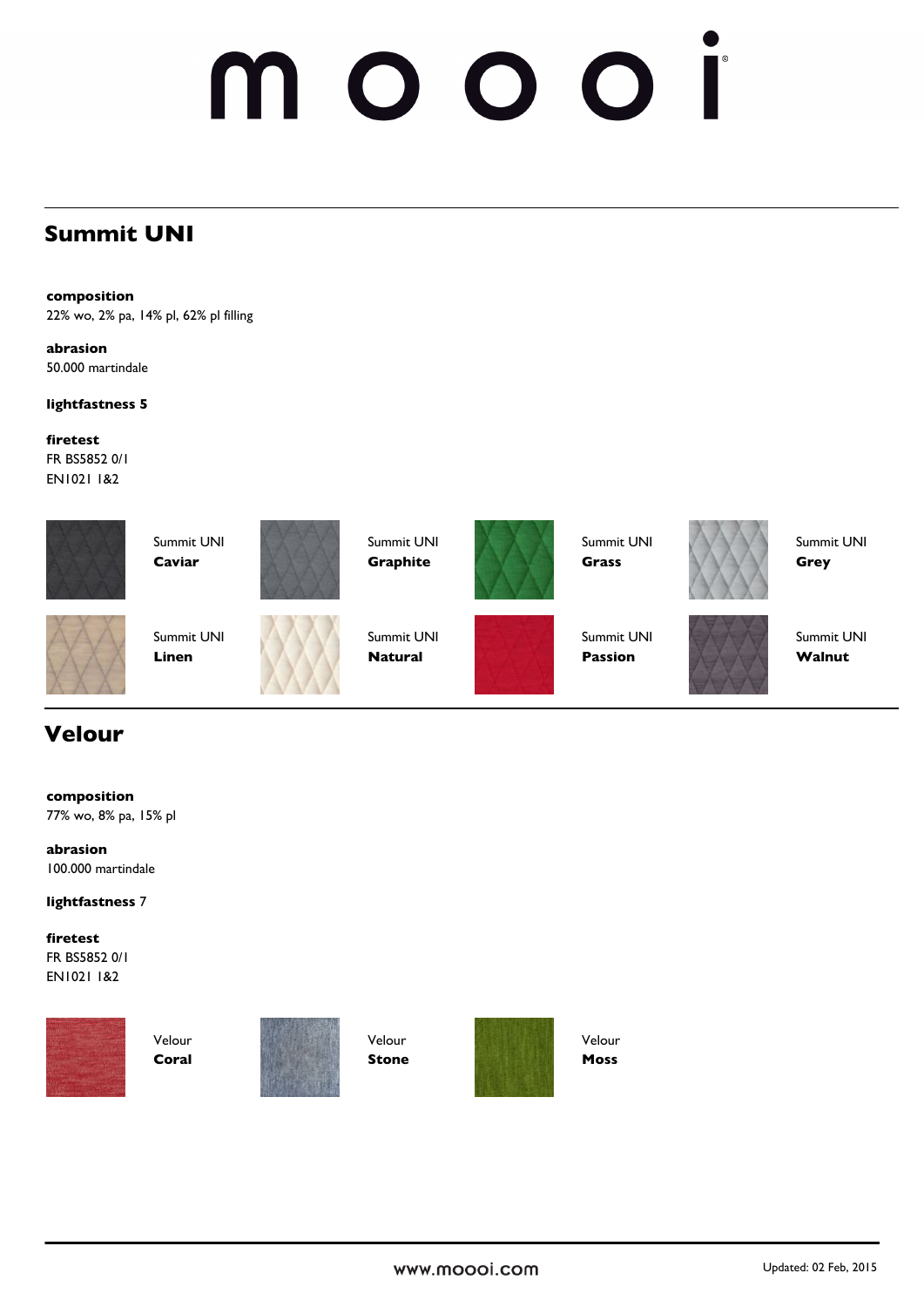## **Arredo Leather**

**composition**

100% semi aniline leather

**firetest** FR BS5852 0/1 EN1021 1&2



Arredo Leather **Brown**

Arredo Leather **White**

## **Cervino Leather**

#### **composition**

100% aniline leather

#### **firetest**

FR BS5852 0/1 EN1021 1&2



Cervino Leather **Anthracite**

Cervino Leather **Cognac**

Cervino Leather **Mud**



Cervino Leather **Pure**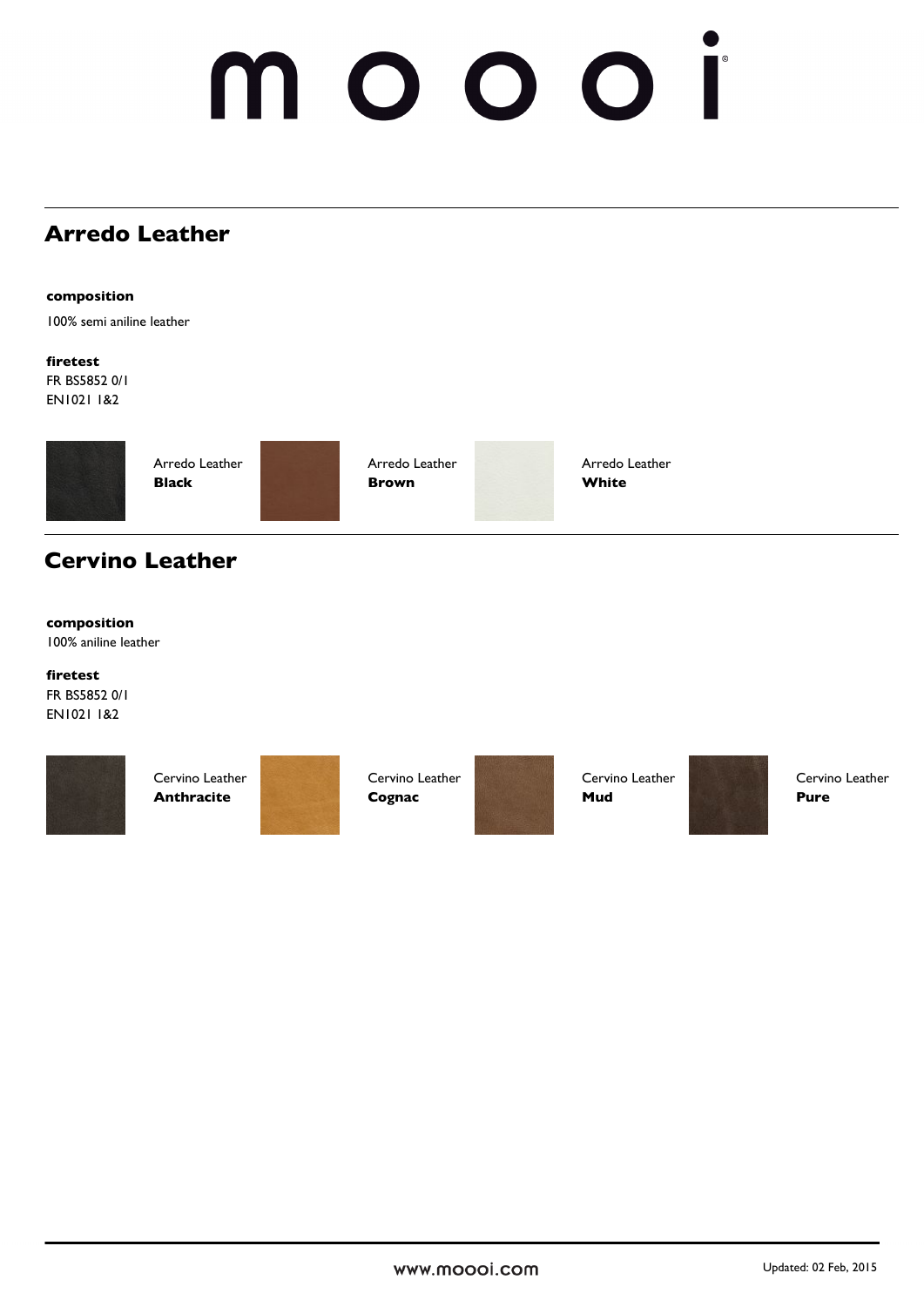## **packaging**

Bart Sofa, Daybed & Canape:

H 105 cm | 41.3" W 250 cm | 98.4" D 72 cm | 28.3"

Colli 1

With packaging: 89 KG | 196 lb

Bart Sofa XL:

H 116 cm | 45.7" W 306 cm | 120.5" D 66 cm | 26.0"

Colli 1

With packaging: 110 KG | 243 lb Bart Armchair, Bart Canape Armchair:

H 102 cm | 40.2" W 104 cm | 40.9" D 63 cm | 24.8"

Colli 1

KG | lb With packaging: 39 KG | 86 lb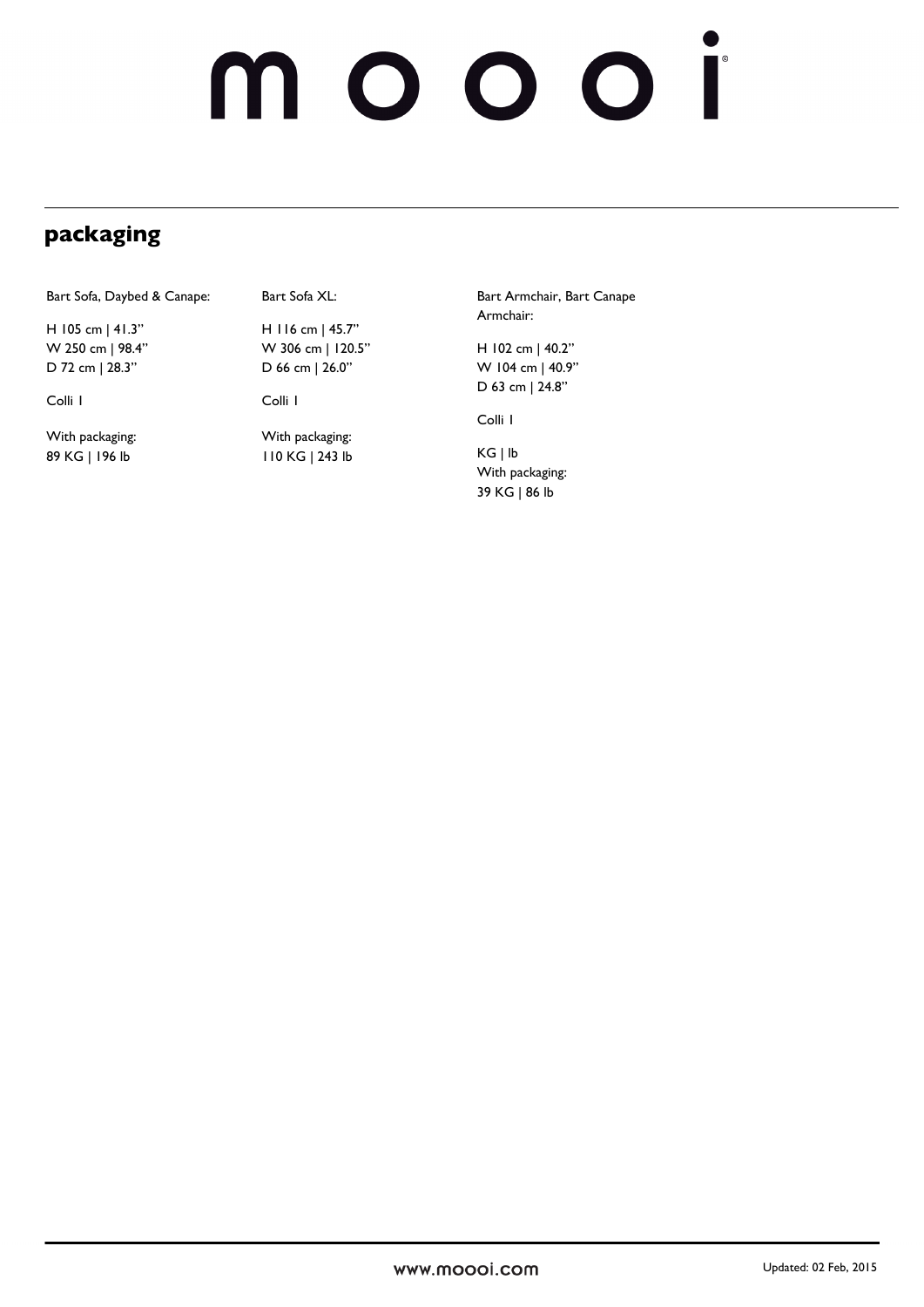## $\bigcap$  $\bigcap$  $\bigcap$

## **dimensions Bart Sofa & Bart Armchair**